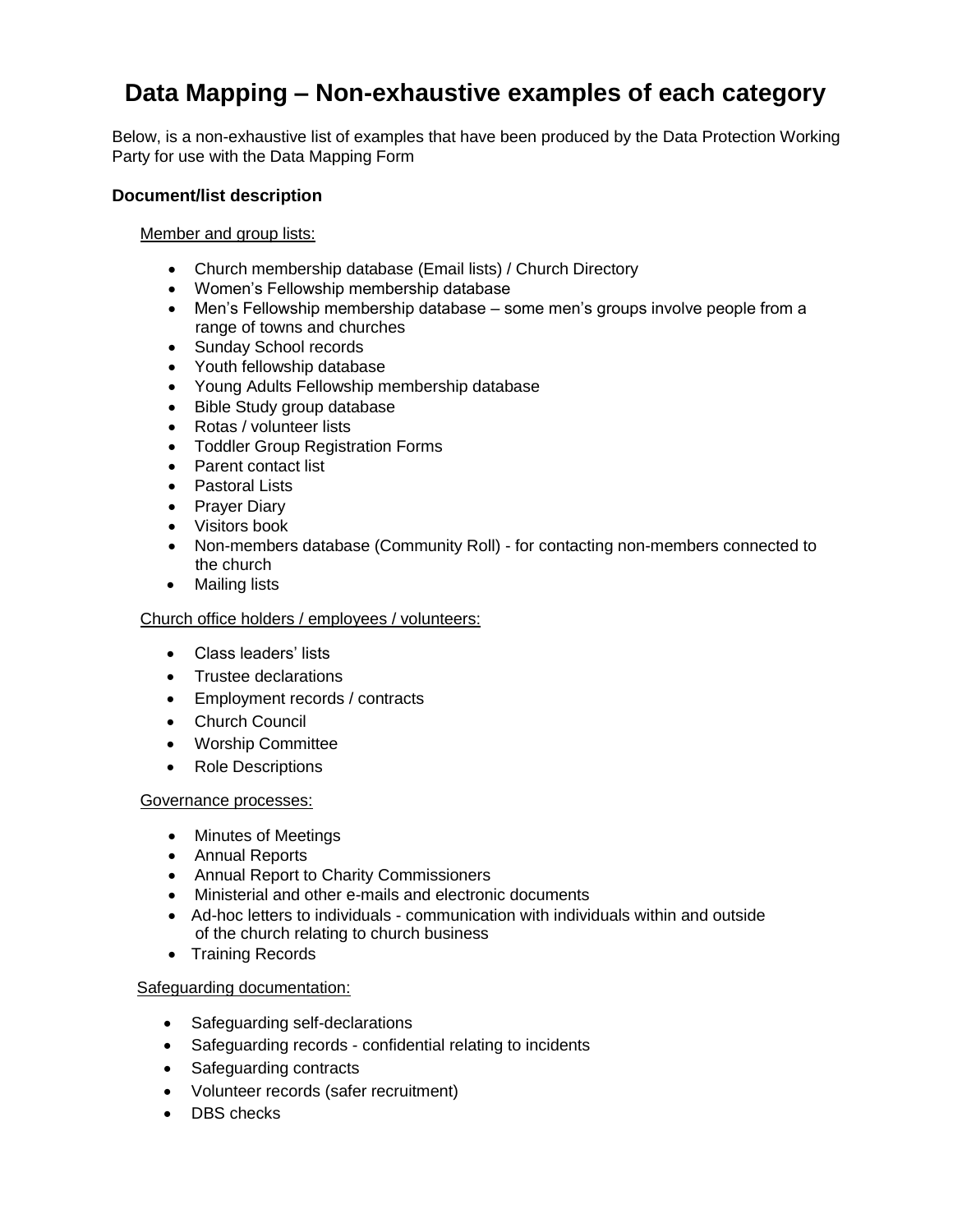## Records:

- Baptismal records
- Confirmation records
- Marriage records
- Funeral records
- Pastoral records

## Administration – Events and use of premises:

- Orders of service
- Circuit Plan (one church has this in limited form so contact details not made public)
- Church notices
- Room bookings and lettings
- Licenses, leases and tenancies
- Invoices, contracts and contractor lists, supplier details
- CCTV
- Outside organisations using the church premises
- Church Archives
- Back up files
- Catering Records
- Registration Forms

## Neighbouring fellowship groups who use the church premises:

- Ghana Fellowship membership database
- Sierra Leone Fellowship membership database
- Nigerian Membership database
- Nigerian Treasurers Finance list
- Nigeria Fellowship membership database
- Zimbabwe Fellowship membership database

## Financial information:

- Accounts, Weekly giving, special financial appeals and gift aid
- Auditor information

## Website and social media

- Church website (photos)
- Church Facebook page

## **For what purpose is the data held?**

To provide a record of church members/office holders and their contact details

- Address list kept for electronic communication inside and outside church community
- To maintain lists of members and those with pastoral connection (note may include children of members/connected persons)
- To provide contact details of Minister and stewards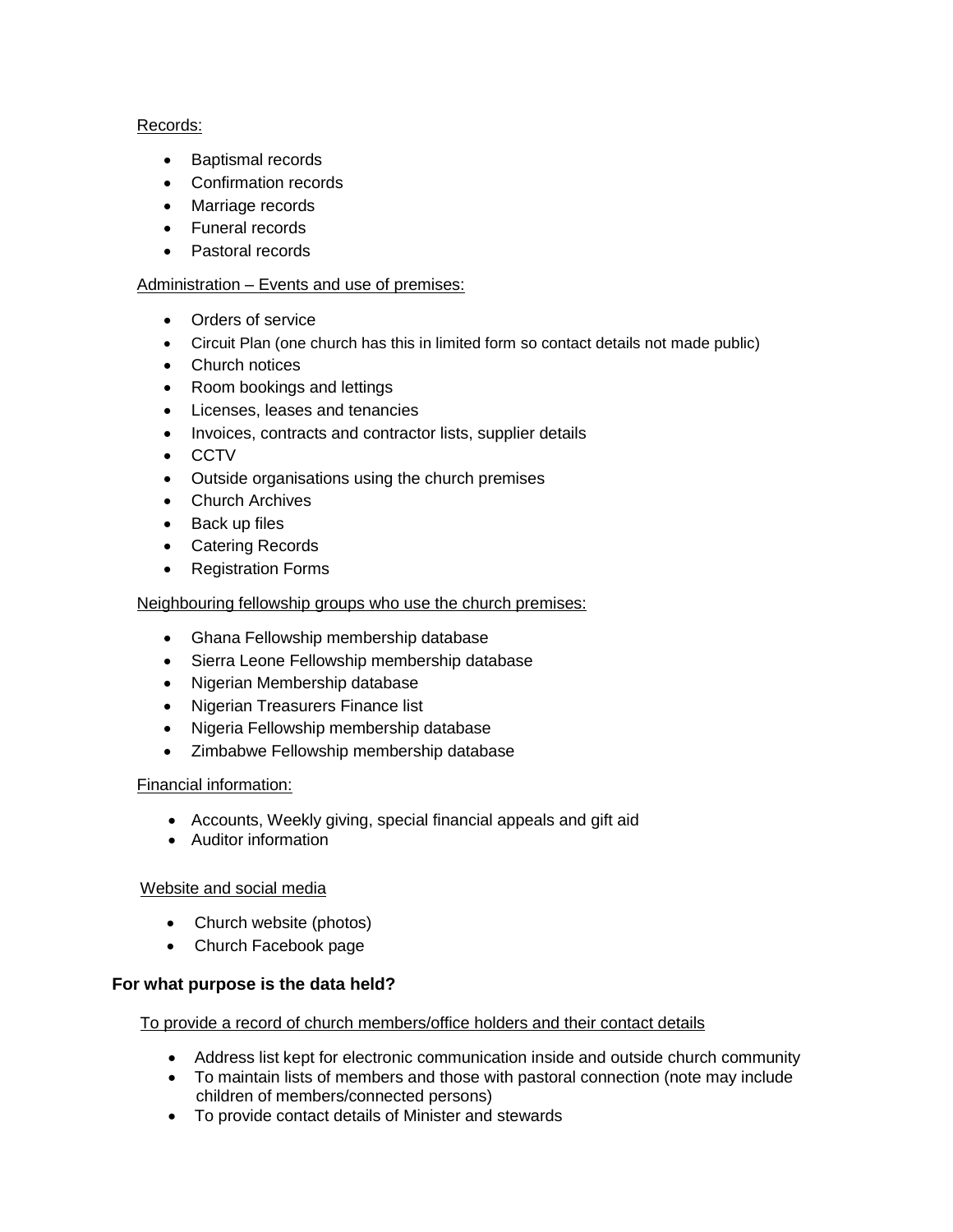## To enable pastoral care, visits and contact from the church

• To contact members when necessary/for prayer chains; organise church events / meetings

## Church services and events

- News about the church community and members, distributed weekly
- To ensure that volunteers know when they are volunteering
- Plans for services in the Circuit
- To provide worship information to Church Members and Adherents and all those involved in leading worship
- Promoting church events and activities

## **Property**

- To manage lettings and the allocation of rooms
- CCTV images covering the car parks and part of the interior of the premises are stored for security purposes
- Recording people who have visited the church

## Compliance with CPD

- To fulfil Methodist requirements
- To maintain a record of those who have died for statistics and contact details for family members for ongoing pastoral care
- Statistics for Mission

## To ensure and demonstrate compliance with Safeguarding Policy

- Record of Sunday School members, contact details for parents in emergency and any other info required for the safeguarding of children
- Enable safe management and functioning of toddler groups
- Safeguarding purposes including DBS checks, safeguarding training records, safeguarding signed declarations, Church role descriptions.
- Data is used when people want to take on roles that need a DBS. Also used to trigger DBS refresh requests and re-training reminders.

## Employment

- To fulfil statutory requirements on employment and better management of staff, including Administration and Work Permits
- Staff administration

## Financial Records, Property Records and future planning

- To ensure and demonstrate compliance with charity law
- Financial Accounting
- Tax Returns
- To maintain supporting evidence for church accounts and Gift Aid claims

## Compliance with the Law

• To maintain a list of those who have been baptized / confirmed and received into membership / who wish to be married and records of marriages as required by statute.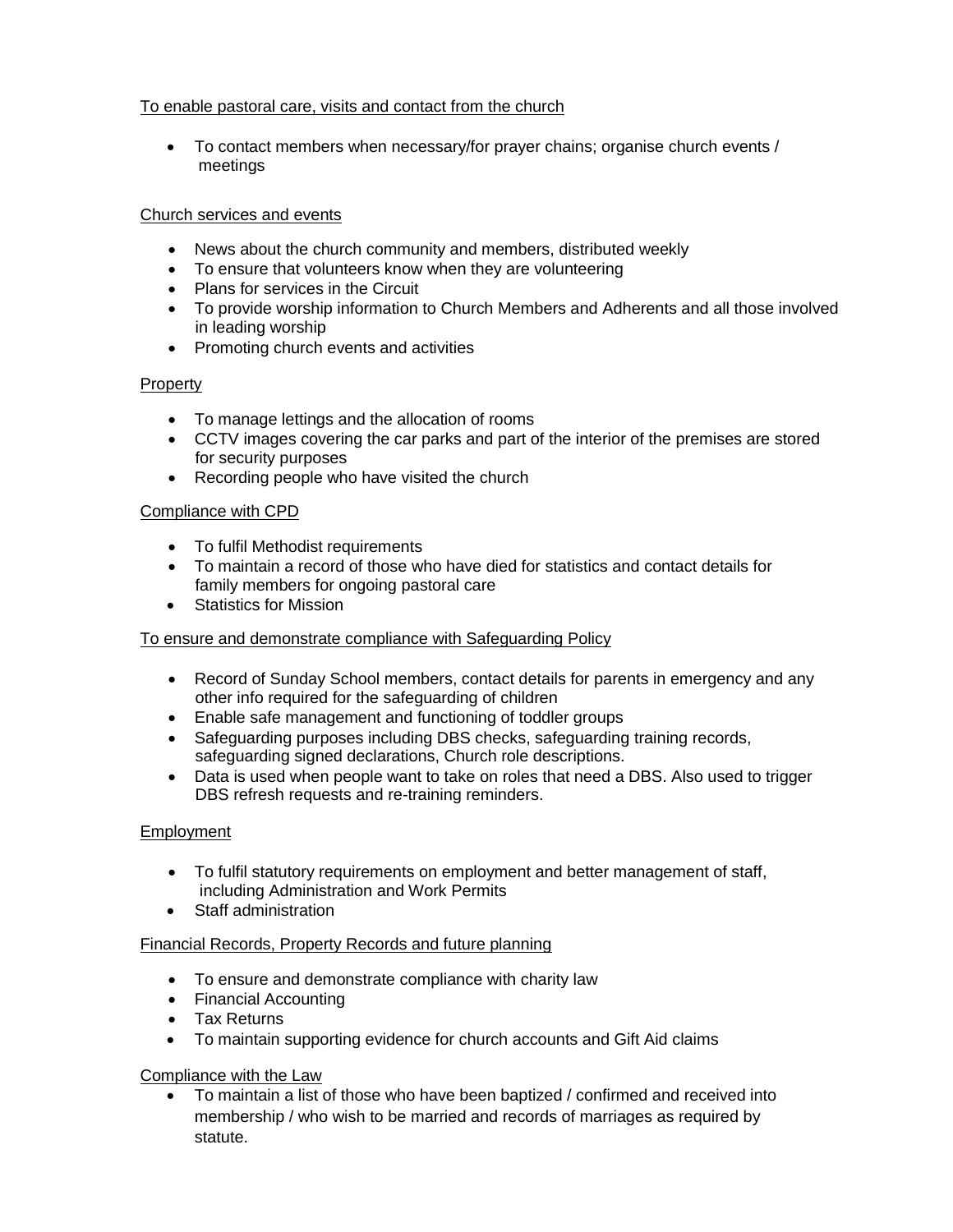## Fellowship Groups

- To provide a record of fellowship members and their contact details
- To provide a record of fellowship members and payment of annual subscriptions and any other payments levied for membership

#### Ministerial correspondence

• To aid the running of the church and to protect individuals in case of future legal action

## **What data is collected?**

- Personal details (specify name, address, email, telephone, date of birth, emergency contact, sexual orientation, ethnicity, etc.)
- Financial details (specify bank account, credit card details, NI, Tax reference etc.)
- Health information
- Images/ Voice recordings
- Passport/driving licence/national ID card details
- Criminal convictions/offences
- Education & training
- Employment details (specify CV, references, annual appraisals, employment status, work permit, leave, sickness etc.)

## **Do you have explicit consent to use the data?**

Has consent been recorded – can you provide evidence that consent has been given? Includes photos used online for church activities.

NB Explicit consent cannot be implied.

## **Do you process any special categories of personal data?**

Sensitive Personal Data under GDPR is described as 'Special Categories of Personal Data' and is any information about a living individual regarding their racial or ethnic origin, political opinions, religious or philosophical beliefs, or trade union membership, and the processing of genetic data, biometric data for the purpose of uniquely identifying a natural person, data concerning health or data concerning a natural person's sex life or sexual orientation.

[Please ensure you state the special category type]

## **How is the data held and what security measures are in place?**

## Church computers/devices:

• Church computers, and mobile devices are all password protected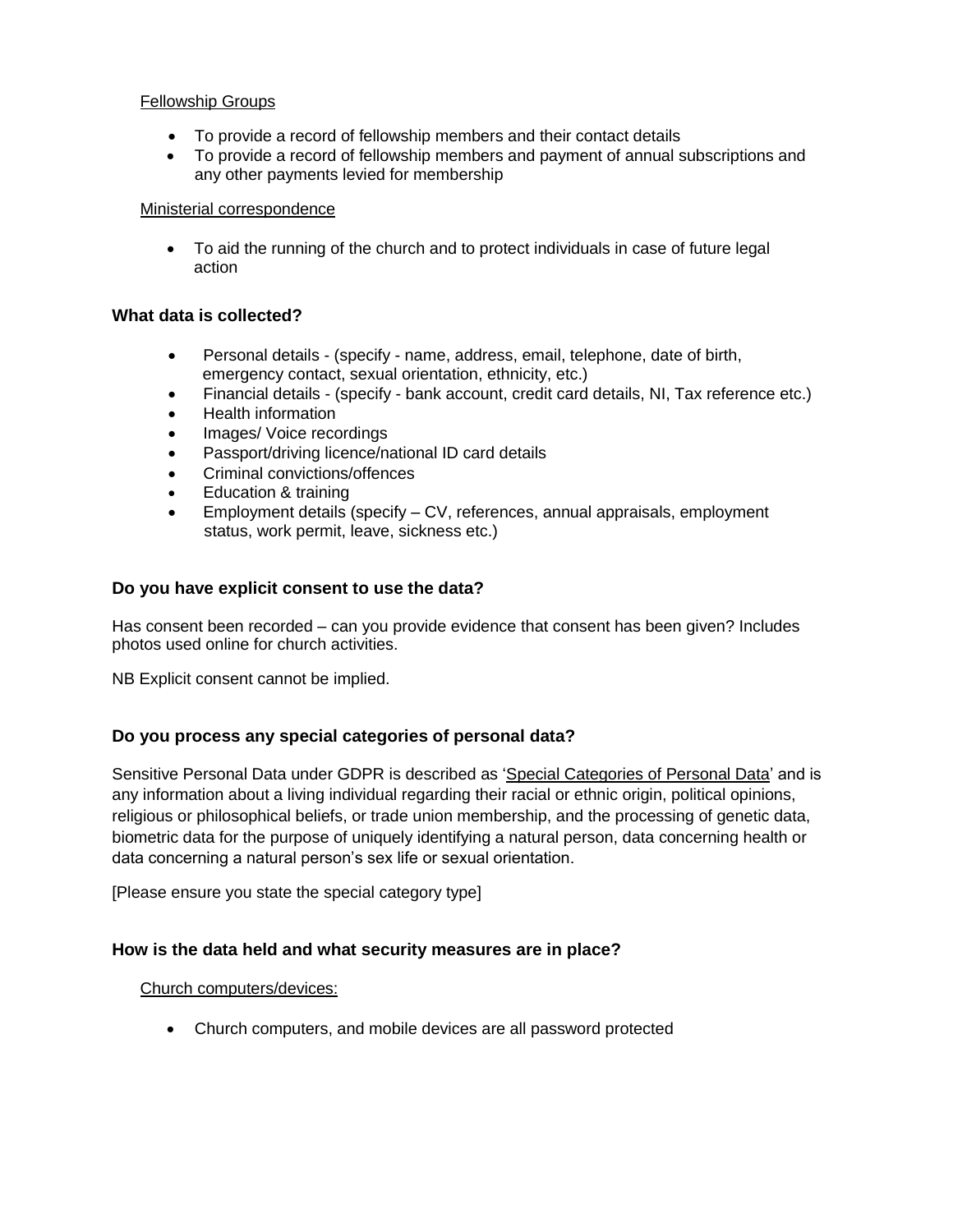## Personal computers/devices:

- Toddler group registration form a computer record is kept by the leader on a home computer. This is deleted when child leaves
- Safeguarding records all are held by the Safeguarder on a secure computer
- Email correspondence personal computers owned by minister and other members of the church and adherents
- On computer of person who compiles notice sheet

#### Electronic format (specify whether church or personal computer in use):

- Excel/Access database
- Ad hoc Word & Excel documents
- External hard drive (newer ones are password protected)

#### Paper copies (some in church premises – others in people's homes):

- Completed forms are kept in locked filing cabinet
- Some registers (baptismal) kept in safe. Only ministers have access.
- Kept in file in church office
- Letting Officer's home paper files
- Paper copy of Gift Aid Declaration held by the Treasurer at home
- Personnel files are stored in locked filing cabinet. Data pertaining to payroll is held by finance officer on paper and electronically (password protected)

#### Copies shared with people in the church who need to know (usually church officers):

- On paper but electronic copies are circulated to preachers and other "need to know" people
- Individual lists are held by individual pastoral leaders in paper form and electronic

## Shared with 3<sup>rd</sup> parties/systems (including social media):

- Data is submitted to the Charity Commission via password protected webpage
- Cloud services (e.g. Dropbox, icloud, Google Drive, OneDrive, others) password protected
- Copies of leases also stored by solicitor
- Data is stored in online booking software (password protected)
- Church website providers
- Men's fellowship list on a computer & on a Mail Chimp (or similar) service. Was a Church member but now handed to someone in another (non-Methodist) Church
- Parent contact list on an online mobile phone texting service
- Notices Paper and electronic format including social media

## Photo/video:

- CCTV images can be viewed within church office or at front desk
- Photo boards at church and electronically on minister's password protected computer and tablet to help them learn names

## Visitors books:

• Kept in church porch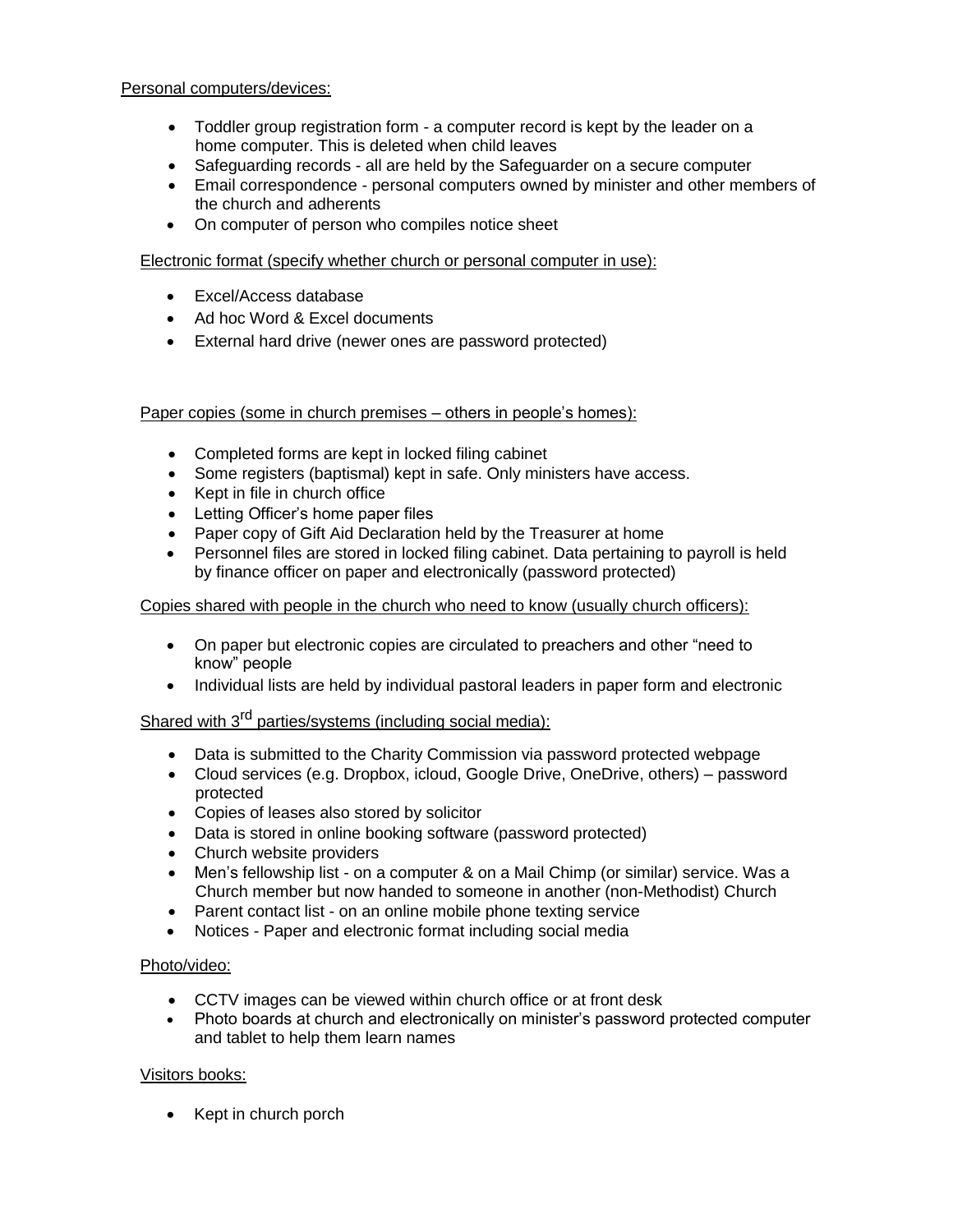## **Who holds the data and who has access to it?**

- Ministers
- Administrators (Church / Circuit / District)
- Specific officers/leaders in the church (finance officer, safeguarding officer, class leader etc)
- Lay people who are involved in recruitment
- Volunteers
- Church IT lead Database Manager or Webmaster. Some churches use website providers.
- Circulated to all members
- Visitors book is accessible to all
- Are circuit plans / rotas etc displayed publicly? Either in hard copy or online?
- Some data is shared with regulatory bodies for legal purposes i.e. Charity Commission
- Any officers of churches using the premises
- Administrators of church social media accounts
- Archives shared with circuit / district archivist
- Printers may have access to circuit plans
- Payroll service providers will have access to employee records

## **How long is the data kept for?**

- If a statutory requirement:
	- $\circ$  identify which particular section of law/regulation sets out the retention period
	- o specify whether a maximum or minimum period
	- $\circ$  Safeguarding, Employment and Financial records retention periods are governed by law (and listed in Methodist Church retention schedules)
- Good practice refer to Methodist Church retention schedules
- Until the individual asks their data to removed
- As long as an individual remains in a particular role
- Data reviewed annually
- Rotas until rota no longer in use

## **How is the data destroyed?**

- Paper shredder
- Electronic deletion from laptop (both church owned and those using password protected individual PCs)
- Where data is held by more than one person is action taken to ensure all is deleted simultaneously?
- Transferred securely to archivist
- Marriage records returned to the Registry Office
- Where PCs are sold / recycled is data deleted beforehand?
- Individuals responsible for destruction of public documents such as circuit plans
- Data on church websites (including photos) how is data is deleted from the church website/social media account